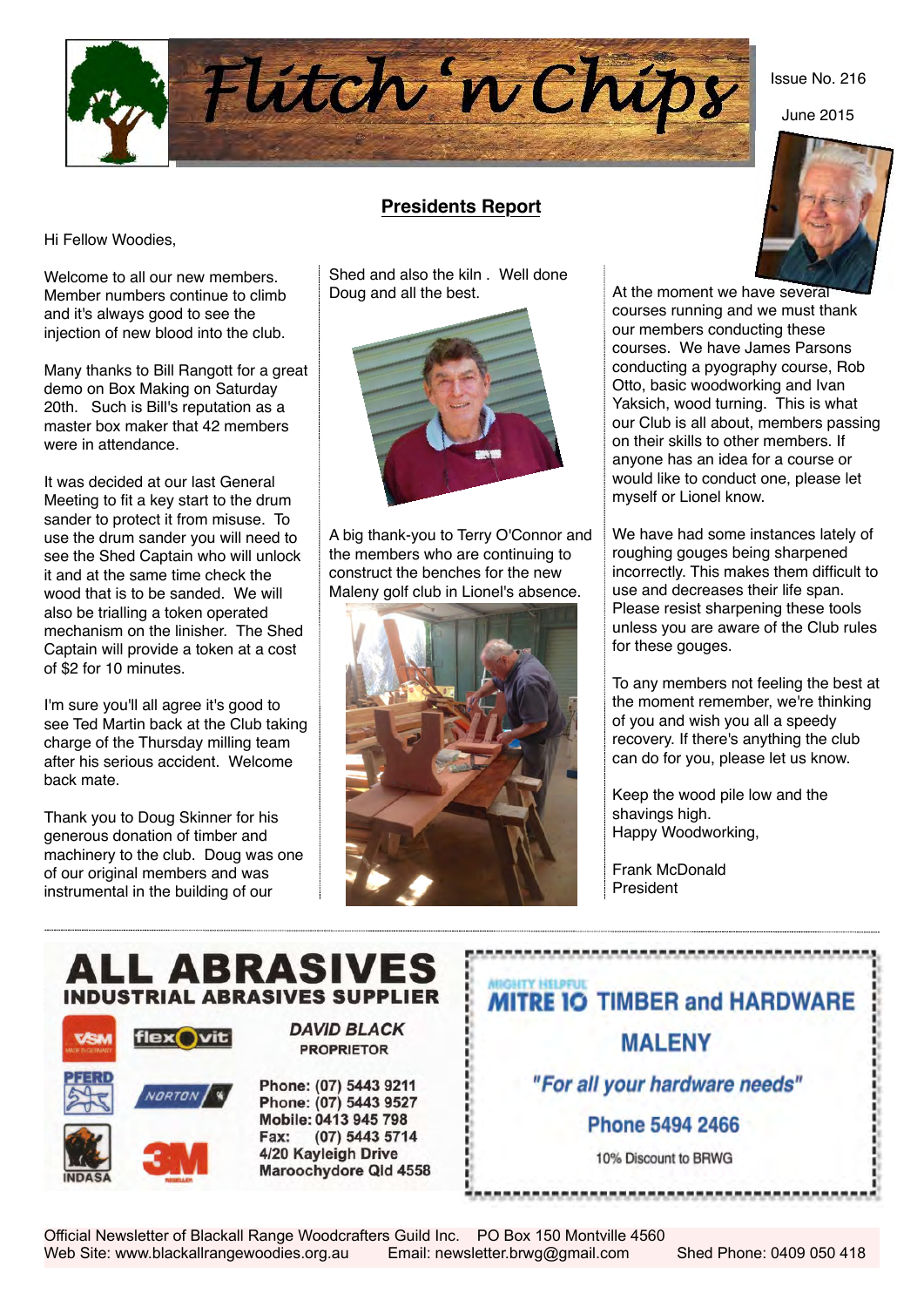2





carbate

Ipswich Woodcrafts Club and Carbatec invitation.

Demonstration and Q&A with Chris Pouncy, Woodturner for Robert Sorby Woodturning Tools

## Friday, July 17 -

8:30am BBQ breakfast,

 10am – 1pm demonstration, sausage sizzle lunch. \$5.00 entry which includes a raffle ticket (Robert Sorby Turnmaster tool)

\$5.00 breakfast, \$2.00 sausage sizzle.

Ipswich Woodcrafts Club House, Scouts Den, Mihi Street, Brassall, 4305

And its *Congratulations* to Anne and Hamish Borthwick who celebrated their 50th wedding anniversary recently.



And seen at Caboolture Market recently a craftsman who creates

miniature tools!





Invitation to participate…..

"Bushland Vibes" is being organised by the Friends of the Maroochy Regional Botanic Gardens on Sunday 6th September ( Fathers Day).

There will be a variety of entertainment throughout the day as well as Guided Walks, Pottery and Weaving demonstrations, a Bush Foods Lunch and a small number of information and merchant stalls that are compatible with the Bushland Theme (including plants of course). Also there is to be an associated art exhibition in the Arts and Ecology building within the Gardens. The organising committee think that timber products would sit naturally with the bushland theme and be of interest to people.

If some members would like the opportunity to be involved in the day, and together could have sufficient product, we would be keen for them to be involved. There is a \$20 site fee and as it is on Council property a certificate of currency of third party insurance would be necessary. I'm happy to discuss details of this with any one interested.

Ian Colledge (colledge@eftel.com.au)

<http://bushlandvibes.wix.com/2015>







Selling houses, land, farms in Maleny, Montville, Mapleton & beyond Ph: (07) 5478 5288

Shop 2 / Corner Post Office Road & Obi Obi Road, Mapleton sales@rlre.com.au www.rlre.com.au

Open 7 Days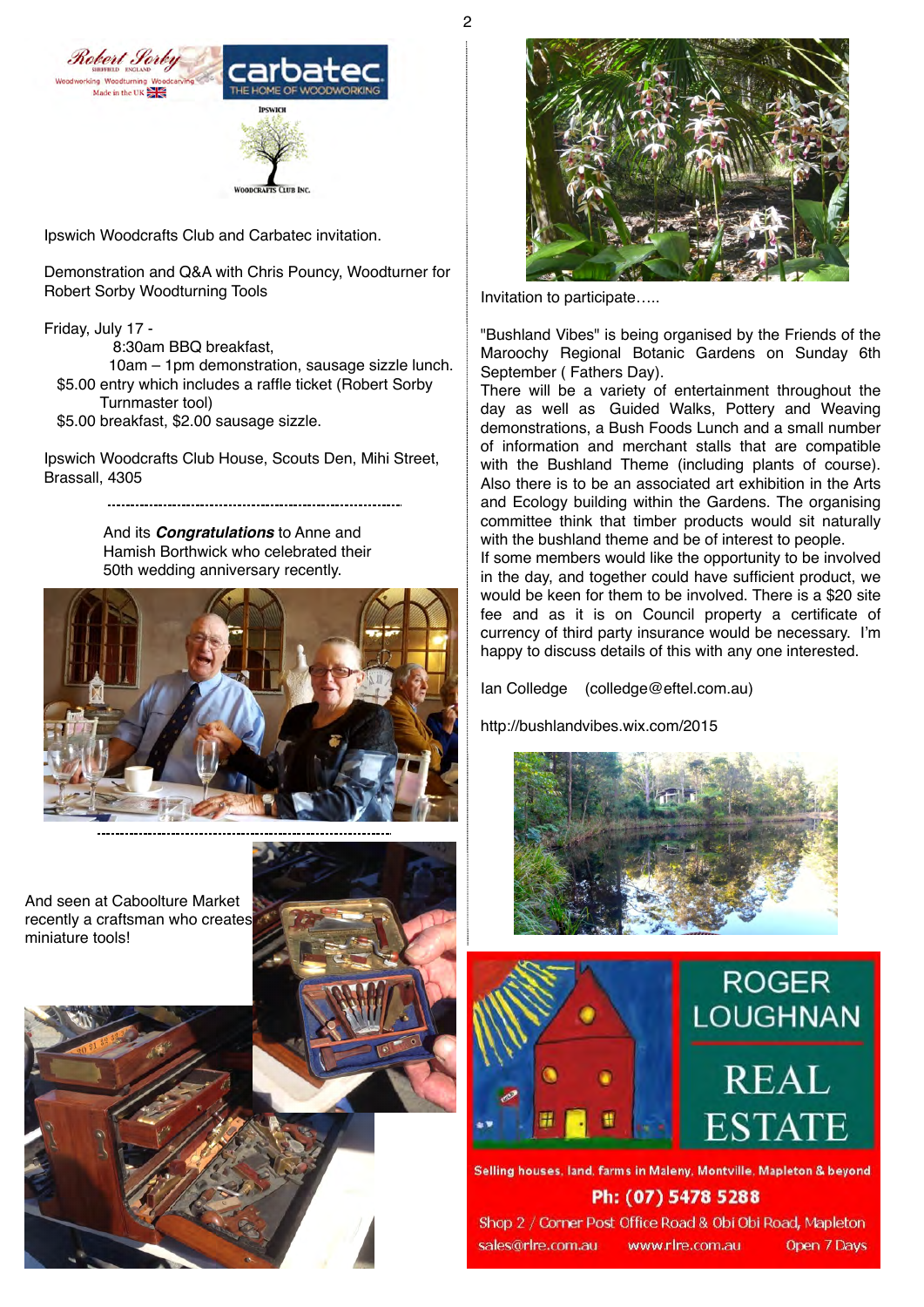# Tips and Tricks

#### By Warne Wilson

An annoying problem for most members which happens with the thicknessers is Snipe; the shallow groove which occurs at the beginning or end of a board. By tradition – something about a worker blaming his or her tools – the thicknesser gets the blame. But the fault will usually lie with the operator rather than the machine. Snipe happens when the wood is not kept flat on the infeed or outfeed platens. Particularly long or heavy pieces may be being fed in at a slight upward angle and the opposite can happen on outfeed.

Usually this problem can be eliminated or greatly reduced by setting up supports to keep the wood perfectly level at infeed and outfeed. Especially at the end of a long board, the effort of trying to keep it level is lost because the amount of deviation which will cause snipe is so small.



#### **Glue Spots:**

Sometimes an otherwise perfect finish can be spoiled by lighter coloured glue spots and smears. The best way to eliminate this is to give your project a wipe with methylated spirits before you apply your finish. The meths will temporarily darken the wood and the glue spots and smears will stand out to guide you in sanding them off. Its too late to remove them after the first coat of finish.

## Safety Notes By Warne Wilson and Dave Banister



the wider distance, they are also much closer to straight up in the back and straight down in the front.

Though it is easy to reason that by setting the blade high, pressure of the forward teeth will keep the piece down – that's fine if you overlook the fact that the teeth at the back are trying to push the piece up! If for any reason the piece being cut, perhaps due to a warp or for any other reason, moves into the almost vertical back teeth, kickback will occur in less than a heartbeat. Warne has a hole in his shed window which proves this point! The ideal setting generally agreed upon is to bring the bottom of the gullets to the top edge of the wood; this will also promote air inclusion and ease heat build-up.

p 07 5494 066

**Bandsaws:** Be careful with bandsaws! A real worry for safety officers and shed captains is the way many of our members risk injury every time they cut a piece of wood on one of our bandsaws. Often it is a small piece with little room for pushing fingers in the last few millimetres. When the blade cuts through, the pressure is released and a lucky finger may be pulled away in time to suffer just a deep cut! Worse can happen! Please use a push stick and keep your fingers away!

**Table Saw Blade Height**. Dangerous kickback when using the table saws can happen when wrong settings cause an incident – or an accident! Blade height may have a lot to do with it, but other factors, particularly with saws at home, such as misalignment of the blade or the fence, a blunt blade, poor control of the piece being sawn – or too small a piece.

Robbie Palmer

24 hour Fast Glass Replacement

Mobile: 0427 943 733

Phone: 5494 3733 Fax: 5494 3473

6 Lawyer Street, Maleny

I know there are some who think that running the blade very high will prevent kickbacks, or lessen the chance. Wrong! With the blade low as prescribed by the blade manufacturer



the up and down forces are closer together and not nearly as pronounced as with the blade high. Raise the same blade much higher



and those up and down points of leverage are not only enhanced by

> **Bruce Allen** Directo

atlgraphix@bigpond.com

www.atlgraphix.com.au f 07 5494 0677 **ONLY LIMITED BY YOUR IMAGINATION!** 

**DIGITAL SIGNAGE SPECIALISTS** 

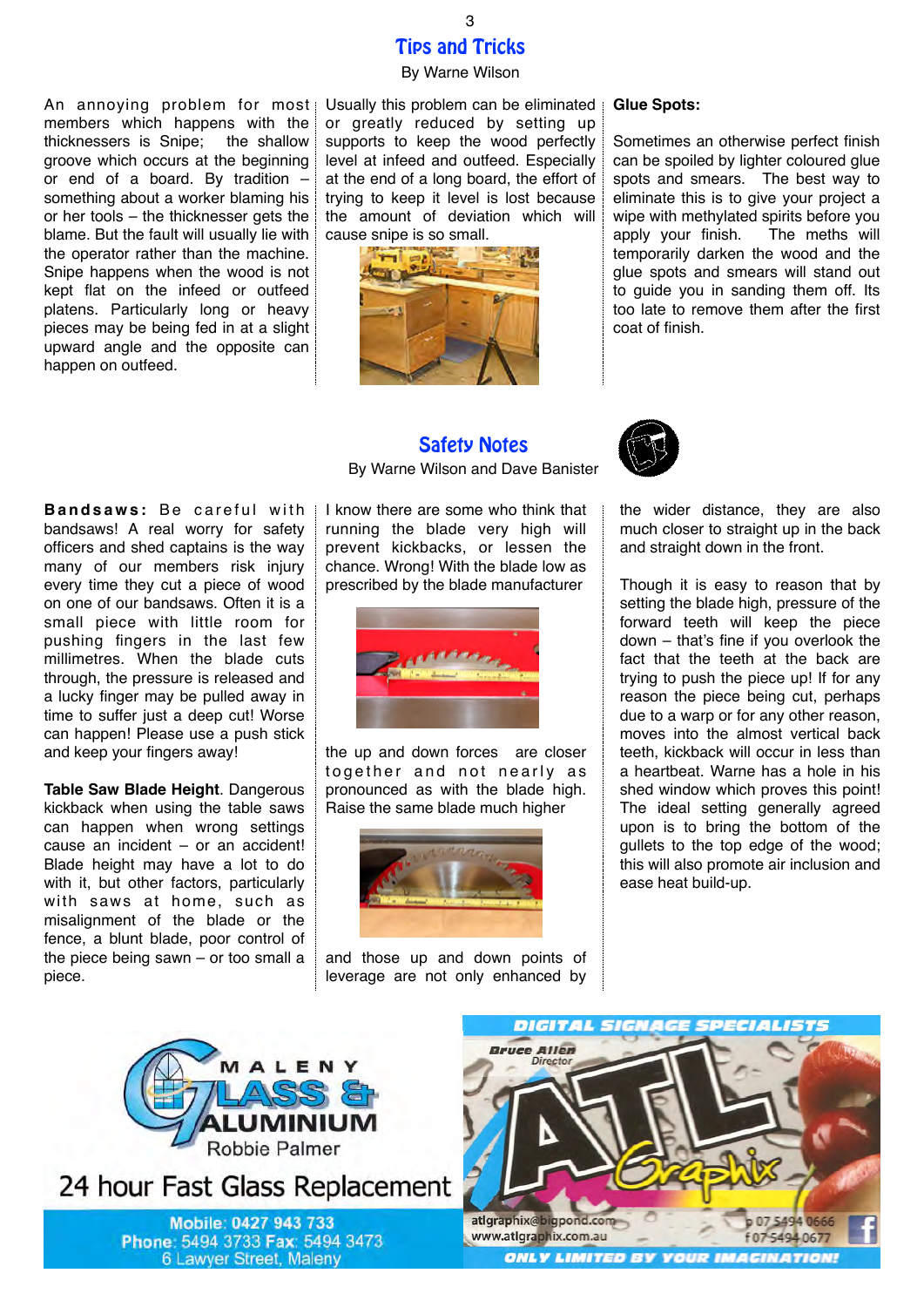## MEET HUGH McKENNA – Member No 346

Many of the members at the BRWG are precision furniture makers and each of them has an enormous skill and talent that is envied. Here's one such precision artisan, Hugh McKenna, who is undoubtedly one who excels in the creating of unique model trucks, construction and earth moving vehicles.



Hugh McKenna - January 2015

Hugh operated two successful business ventures in Queanbeyan, in commercial laundry and motor mower repairs and service. Hugh then moved to Nambour in 2007 with his wife Lynette to be near family. Hugh says the Woodies presented to him an open and welcoming door, as it does for others, offering friendship and a solidarity that has been shown, many times over, to be unique to the BRWG. A modest man of extreme patience and a talented fine creator of wooden models, one really must see his work to rightly experience the beauty of the detail as each piece is truly a work of art.



## So are you ready, Hugh? Here goes. These questions always get asked (well, most of them):-

*You have made many precision working models of cars, boats, trucks, articulated vehicles, construction equipment, and countless other beautiful fine scale wooden models.* 

*What is the driving force for you to excel in this regard ?* It's about continually challenging oneself and having the will to keep improving. We all have this motivation you know. If not, then you're brain dead!

*In your estimation, Hugh, what would be the most satisfying project you have built that you personally prize?*

The crane in the picture.

*And the worst project?* Don't have one. Well none I kept!!!

*The Woodies has a diverse and bonded membership, with many members stating their different reasons for staying involved. What is it about the Woodies that makes it important to you?* 

I enjoy the company of people who can improve me, and don't judge. From whom I can learn new techniques, and who inspire me to do better and better.

*You have been a successful business operator in your earlier life. That goes without saying. What would be the most rewarding event you were involved in, in business?* Being able to go to the Murrumbateman Field Days as an exhibitor. And to be able to meet a lot of country people and to mix with the local farmers who are both genuine and honest, qualities I like in these blokes. That is an absolute reward. (This annual event is set on a 40 acre site on the Barton Hwy at Murrumbateman, New South Wales).

*What to you is perfect happiness?* Being content, within myself I think. I have found it I reckon.

*What words best describe you?* Competitive. Generally with myself. I am told I am very conservative and quiet.

*Which talent would you most like to have?*  Being able to sing.

*What qualities do you most dislike in people?*  People who are self absorbed. That is, in themselves.

*What do you read? And what gives you inspiration?*  Non-fiction crime. Like "Underbelly". Or "The Most Dangerous Detective".

## *Why those books/ authors?*

Because I enjoy them. I suppose it is reading about the deviousness in others, you know, real people. And knowing that they end up in jail. Fictional characters do too, but they are not real.

## *Any favourite inspirational leaders you admire?*

Nelson Mandela. He identified a problem, and through sheer determination and sacrifice, changed the culture of South Africa. Terrific. I once saw a quote from Edmund Burke, "The only thing necessary for evil to triumph is for good men to do nothing." Burke was right and Mandela did something about it.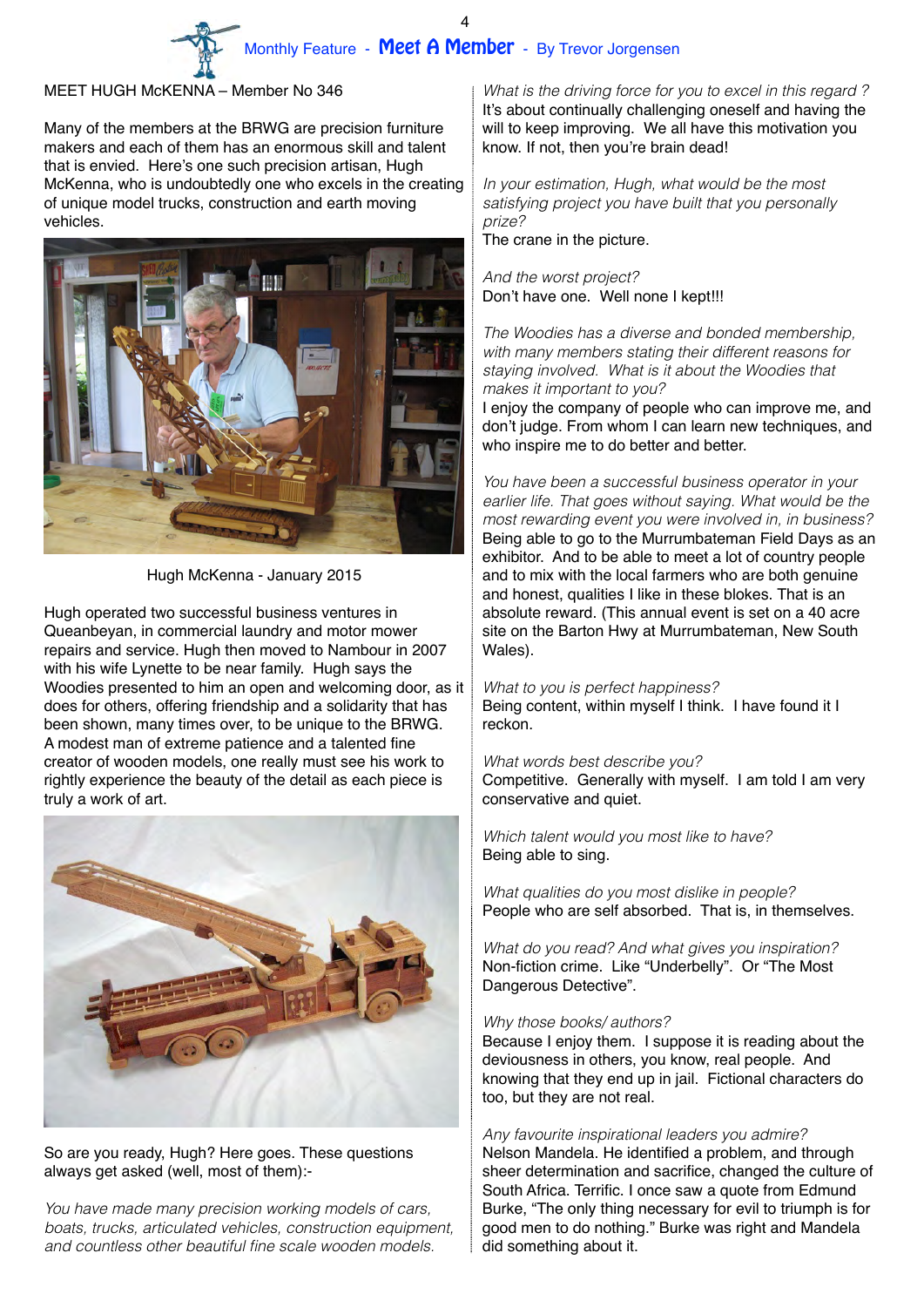#### Our Member Profile continues………

*And your favourite quote?* Groucho Marx once said, "I started out with nothing and still have most of it left." I like that.

*What about music. What is your favourite music?* Elvis Presley. Every song he has ever sung. He is truly "the King."

*What to you is perfect happiness?* Ha! When you find it let me know.

*And what would be your most personal extravagance?* I am undeniably the world's best procrastinator. I won't buy anything on impulse. Takes me a month before I decide to go back to the shop to buy that "one extravagant thing" and by then it's gone. So I don't yet have my most personal extravagance.

*Turning to another point, do you think Australia today needs to be made a better place?*

The whole world needs to be that. Australia included. We live in a dangerous world, and the impact on Australia is with us today.

#### *What would you do, if you had the means, to make Australia a better place?*

Spend less offshore. Keep building our Australia into a far better place. Better infrastructure, schools and education, medical research and hospitals, transport, and opportunities for all. Then share that transformation offshore. But do it here first.

*If you had a handful of kids about you today and you were giving advice, what would you say to them?* Set realistic goals for yourself; think of them, dream about them, plan to achieve them and simply go for it.

*What would be your philosophy on life Hugh?* Live and let live. Just so long as they don't hurt the innocent, the infirm and those who cannot defend themselves. (Then I might have a different view). To be tolerant and to enjoy the pleasures and opportunities which life offers and to allow others to do the same.



————O————

Each month we will be profiling a member of the Blackall Range Woodcrafters Guild to introduce all members to each other, and to newer members of the club. Max ed.

by Brian Harris

- 3/6 Jet Air Filters All three of the Jet air cleaners that are suspended from the roof have had their inner filter socks replaced as well as the outer filter screen washed.
- 3/6 Jet Lathe The speed control lever had seized on its shaft which necessitated complete removal and dismantling of the headstock to free the offending part.
- 17/6 Wood Wizz All three cutting inserts replaced as they were smashed due probably to screw or nail cutting.

Belt & Disc Sander - Both belt and disc replaced.

12" Disc Sander - Disc replaced.

Holland Mill - All bearings on the blade guides have been replaced and other adjustments made.

- 20/6 Wood Wizz Carbon brushes on Makita router replaced.
- 24/6 Makita Biscuit Jointer Switch not operating properly — because it was full of wood shavings, all clean now.

## **MAPLETON HARDWARE**

Your handy hardware store.

Come in and see us for all your hardware needs. Hand Tools, Sleepers, Power Tools, Drill Bits, Paint and Stains. Plus Plumbing and General Hardware

#### **Open 7 Days**

Rob, Toni and Laurie

Cnr Obi Obi Rd & Emu Walk **MAPLETON Phone 5445 7773** 



## **Gary & Cheryle Campbell**

• Comper Trailers • Vehicle Interiors • Furniture Upholstery • Boat & 4WD Canopies

Unit 7 / 47 Beerwah Parade, Beerwah 4519 Queensland